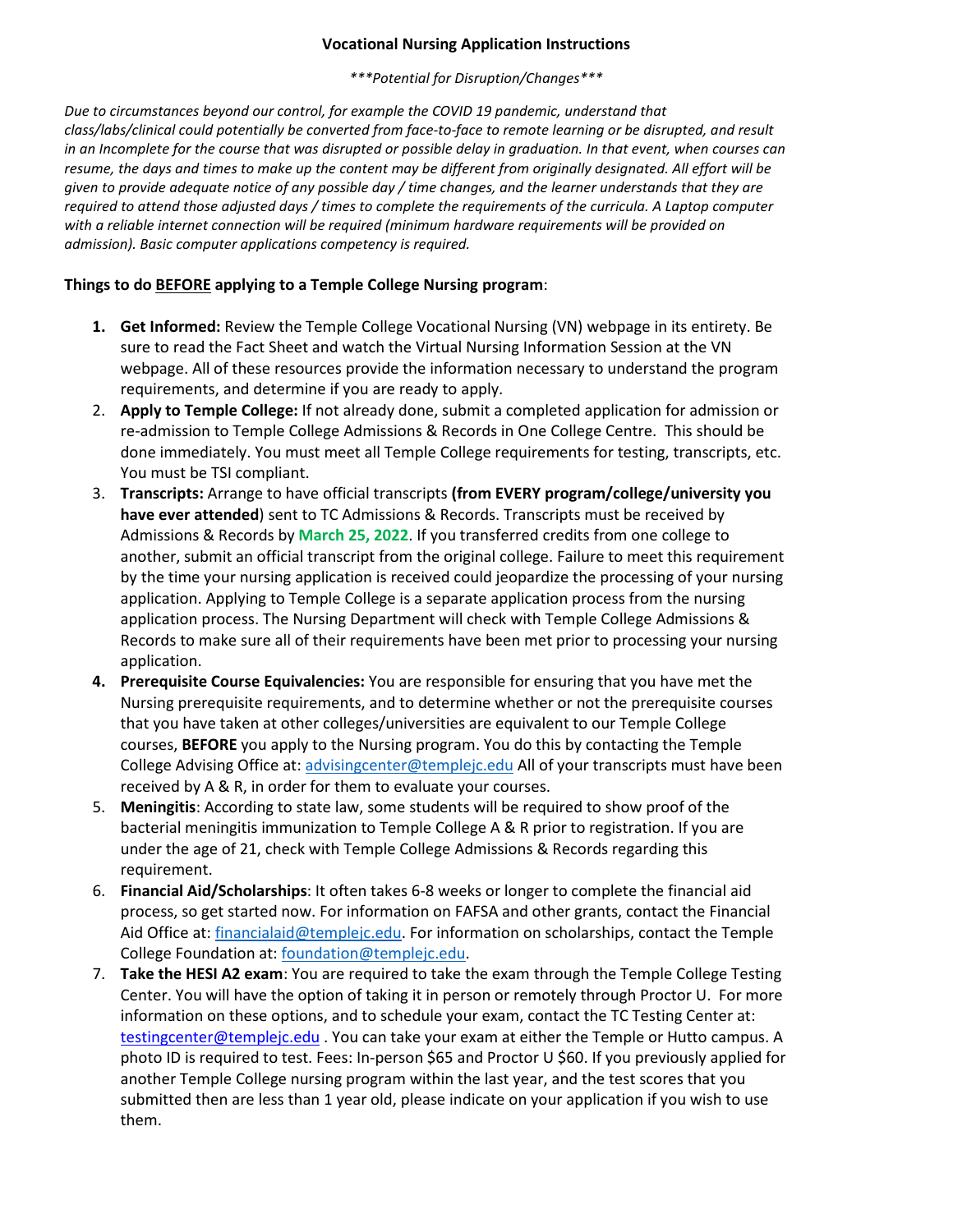## **Nursing Application Instructions:**

- 1. Application Window: **February 15, 2022 to March 25, 2022**
- 2. All VN applicants must be 18 years of age or older by the first day of class. All applicants must be U.S. citizens in order to attend clinical at the Veteran's Healthcare System (VA). All students must be eligible to attend clinical at the VA.
- 3. Previous employment issues with local healthcare facilities could prevent you from attending clinical at that facility and could jeopardize your place in the program, even after you begin the program. This includes Veteran's Healthcare System, and local nursing homes. If you previously worked for any of these facilities and had any issues surrounding your departure, please contact this office for further instructions: 254-298-8664.
- 4. Fill out your application online and then print (single sided), sign, and date it. Hand written applications WILL NOT BE accepted. Double check all of your entries on the application for accuracy before printing.
- 5. Include the following in your application packet: **(incomplete application packets will not be processed)**
	- $\triangleright$  Typed application (manually signed and dated)
	- HESI A2 Score Report that **MUST** meet the following criteria:
		- Be dated within 1 year of the application deadline
		- Be taken through the Temple College Testing Center
		- Be a minimum Cumulative score of 80
		- Contain your full legal name
		- Be in a sealed letterhead envelope from the Temple College Testing Center, **OR** if you have arranged with the TC Testing Center to take the exam online with Proctor U, you will not be given a printout of your scores, rather you will need to log in to your Elsevier/Evolve account and print your score report that you will submit with your Nursing application. In addition, through your Elsevier/Evolve account you must request that they email us your official score report transcript. Make sure that it is emailed to: **[nursing@templejc.edu](mailto:nursing@templejc.edu)** and NOT to the TC Admissions & Records Office. We need to receive it by our nursing application deadline, and without the official HESI transcript, your application will be incomplete, and we will not process it.
	- Proof of completing all but the final shot of your **Hepatitis B** series (or of the complete series if you have done them all), or a positive titer showing immunity to the disease. There are 3 shot series or 2 shot series; be sure you know which one you are doing so that you know if your series is complete or not.
	- $\triangleright$  Official Transcripts, in sealed letterhead envelopes, from colleges/universities (other than Temple College) that contain the following:
		- VN/PN education courses
		- Attendance of any other nursing program
		- All prerequisites in our degree program
		- **DO NOT** submit Temple College transcripts. If you have taken courses at TC, we will obtain your TC transcripts directly.

## **CONTINUE BELOW TO NEXT PAGE**